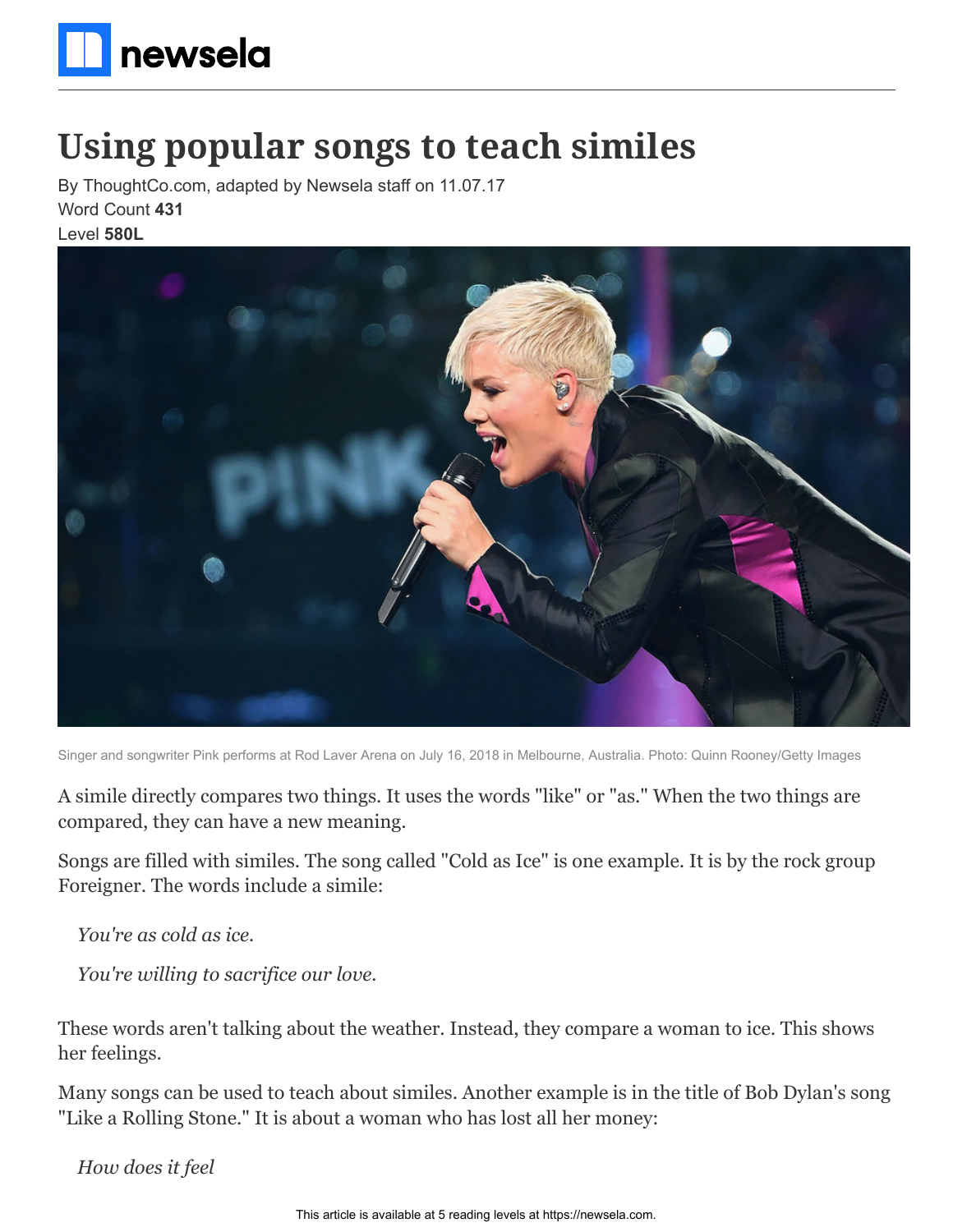*To be without a home Like a complete unknown*

*Like a rolling stone?*

"Like a Prayer" by Madonna is another song with a simile. Shania Twain has a song called "Man! I Feel Like a Woman!" Nirvana has one called "Smells Like Teen Spirit." Neil Young has one called "Like a Hurricane."

Elton John wrote a song about Marilyn Monroe. It is called "Candle in the Wind." The song compares her life to a candle:

*And it seems to me you lived your life Like a candle in the wind Never knowing who to cling to When the rain set in.*

Similes are very common in songs. The Imagine Dragons song "Believer" is one example. Lead singer Dan Reynolds had a serious form of arthritis. Arthritis makes your body hurt. The song says:

*I was choking in the crowd,*

*Living my brain up in the cloud,*

*Falling like ashes to the ground.*

These words compare being hurt to ashes falling from the sky.

Shawn Mendes also uses similes. Here are some of the words from "Stitches":

*Just like a moth drawn to a flame*

*Oh, you lured me in, I couldn't sense the pain*

Another example is "Ex's & Oh's" By Elle King. This song is about King's past relationships. This part of the song uses the word "like" to make a comparison:

*Exes and the oh, oh, oh's they haunt me*





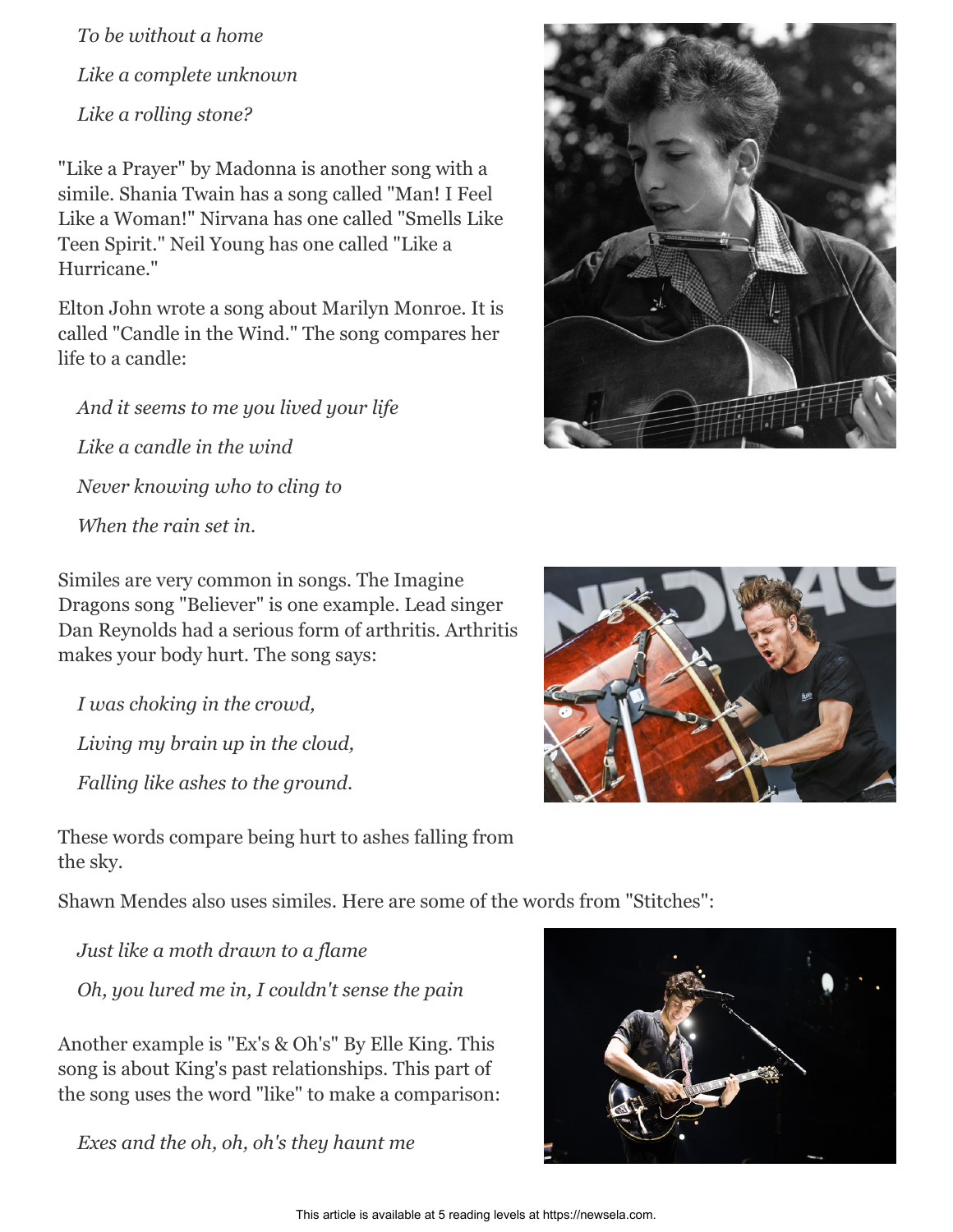*Like ghosts they want me to make 'em all They won't let go*